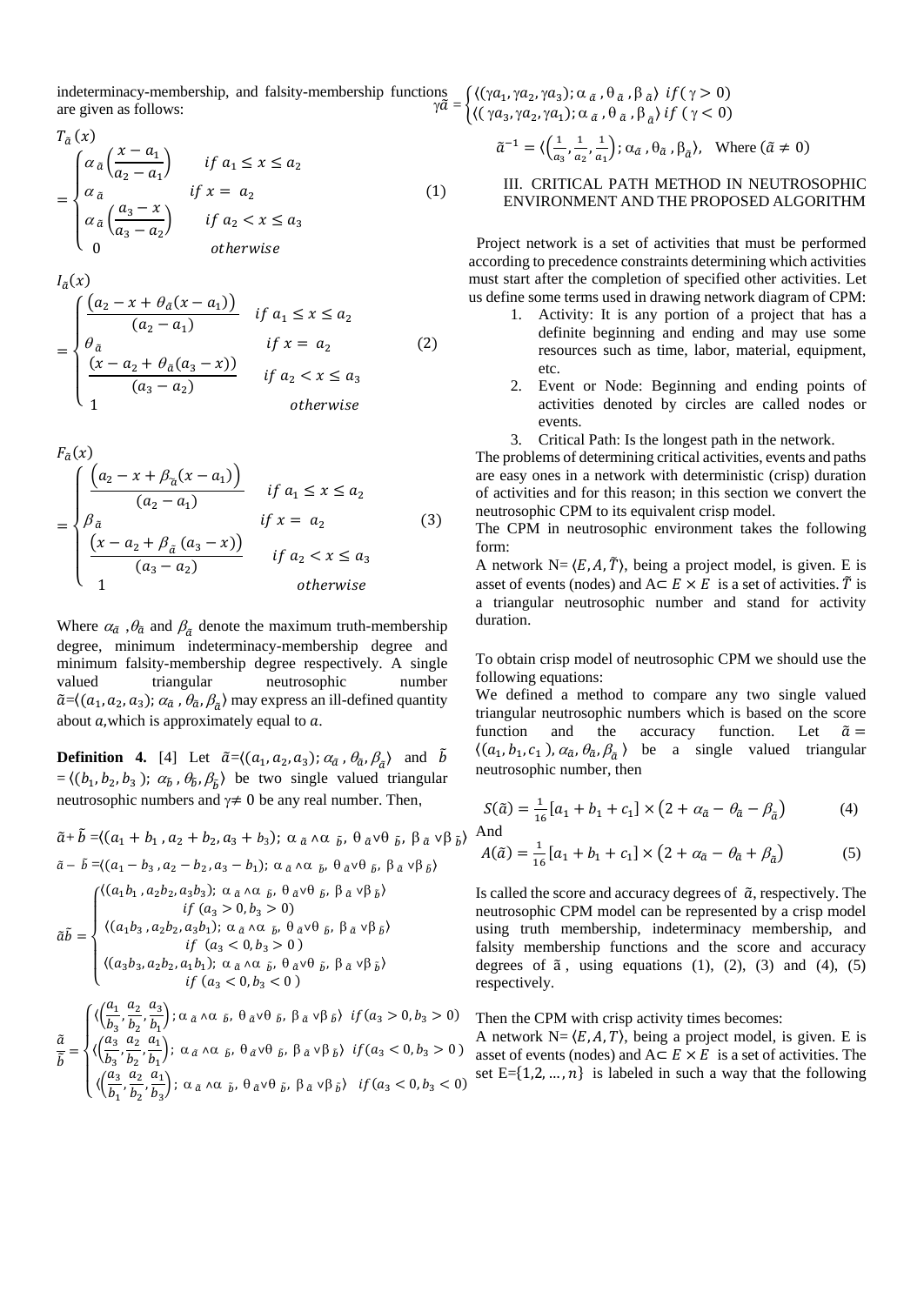condition holds:  $(i, j) \in A$  and  $i < j$ . The activity times in the network are determined by  $T_{ii}$ 

Notations of CPM solution:

 $T_i^e$ =Earliest occurrence time of predecessor event *i*,

- $T_i^l$  = Latest occurrence time of predecessor event *i*,
- $T_j^e$ =Earliest occurrence time of successor event *j*,
- $T_j^l$  = Latest occurrence time of successor event *j*,
- $T_{ij}^e$ /Start= Earliest start time of an activity *ij*,

 $T_{ij}^e$ /Finisht=Earliest finish time of an activity *ij*,

 $T_{ij}^l$ /Start=Latest start time of an  $T_i^l$ activity *ij*,

 $T_{ij}^l$ /Finisht= Latest finish time of an activity *ij*,

 $T_{ij}$  = Duration time of activity *ij*,

Earliest and Latest occurrence time of an event:

 $T_j^e$ =maximum ( $T_j^e + T_{ij}$ ), calculate all  $T_j^e$  for jth event, select maximum value.

 $T_i^l$ =minimum  $(T_j^l - T_{ij})$ , calculate all  $T_i^l$  for ith event, select minimum value.

 $T_{ij}^e$ /Start= $T_i^e$ ,

 $T_{ij}^e$ /Finisht= $T_i^e + T_{ij}$ ,

 $T_{ij}^l$ /Finisht= $T_j^l$ ,

 $T_{ij}^l$ /Start= $T_j^l - T_{ij}$ ,

Critical path is the longest path in the network. At critical path,  $T_i^e = T_i^l$ , for all *i*.

Slack or Float is cushion available on event/ activity by which it can be delayed without affecting the project completion time. Slack for ith event =  $T_i^l - T_i^e$ , for events on critical path, slack is zero.

 From the previous steps we can conclude the proposed algorithm as follows:

- 1. To deal with uncertain, inconsistent and incomplete information about activity time, we considered activity time of CPM technique as triangular neutrosophic number.
- 2. Calculate membership functions of each triangular neutrosophic number, using equation 1, 2 and 3.
- 3. Obtain crisp model of neutrosophic CPM using equation (4) and (5) as we illustrated previously.
- 4. Draw CPM network diagram.
- 5. Determine floats and critical path, which is the longest path in network.
- 6. Determine expected project completion time.

# IV. ILLUSTRATIVE EXAMPLES

To explain the proposed approach in a better way, we solved two numerical examples and steps of solution are determined clearly.

# A. NUMERICAL EXAMPLE 1

An application deals with the realization of a road connection between two famous cities in Egypt namely Cairo and Zagazig. Linguistics terms such as "approximately between" and "around" can be properly represented by approximate reasoning of neutrosophic set theory. Here triangular neutrosophic

numbers are used to describe the duration of each task of project. As a real time application of this model, the following example is considered. The project manager wishes to construct a possible route from Cairo (*s*) to Zagazig (*d*). Given a road map of Egypt on which the times taken between each pair of successive intersection are marked, to determine the critical path from source vertex (s) to the destination vertex (*d*). Activities and their neutrosophic durations are presented in table 1.

|  |  | <b>TABLE 1. INPUT DATA FOR NEUTROSOPHIC CPM.</b> |
|--|--|--------------------------------------------------|
|--|--|--------------------------------------------------|

| <b>Activity</b>             | <b>Neutrosophic Activity</b><br>Time(days) | <b>Immediate</b><br>predecessors |
|-----------------------------|--------------------------------------------|----------------------------------|
| A                           | About 2 days<br>(1,2,3;0.8,0.5,0.3)        |                                  |
| B                           | About 3 days<br>(2,3,8;0.6,0.3,0.5)        |                                  |
| $\mathcal{C}_{\mathcal{C}}$ | About 3 days<br>(1,3,10;0.9,0.7,0.6)       | A                                |
| D                           | About 2 days<br>(1,2,6;0.5,0.6,0.4)        | B                                |
| E                           | About 5 days<br>(2,5,11;0.8,0.6,0.7)       | B                                |
| F                           | About 4 days<br>(1,4,8;0.4,0.6,0.8)        | C                                |
| G                           | About 5 days<br>(3,5,20;0.8,0.3,0.2)       | C                                |
| Η                           | About 6 days<br>(4,6,10;0.8,0.5,0.3)       | D                                |
| T                           | About 7 days<br>(5,7,15;0.3,0.5,0.4)       | F.E                              |
| J                           | About 5 days<br>(3,5,7;0.8,0.5,0.7)        | H.G                              |

**Step 1**: Neutrosophic model of project take the following form:  $N = \langle E, A, \tilde{T} \rangle$ , where E is asset of events (nodes) and  $A \subset E \times E$ is a set of activities.  $\tilde{T}$  is a triangular neutrosophic number and stand for activity time.

**Step 2:** Obtaining crisp model of problem by using equations (4) and (5). Activities and their crisp durations are presented in table 2.

| <b>TABLE 2. INPUT DATA FOR CRISP CPM.</b> |  |
|-------------------------------------------|--|
|-------------------------------------------|--|

| <b>Activity</b> | Activity   | <b>Immediate</b> |
|-----------------|------------|------------------|
|                 | Time(days) | predecessors     |
| A               | 2          |                  |
| B               |            |                  |
| C               |            | A                |
|                 |            | B                |
| E               | 2          | B                |
| F               |            | C                |
| G               |            | C                |
| H               | 3          |                  |
|                 | 2          | F,E              |
|                 |            | H,G              |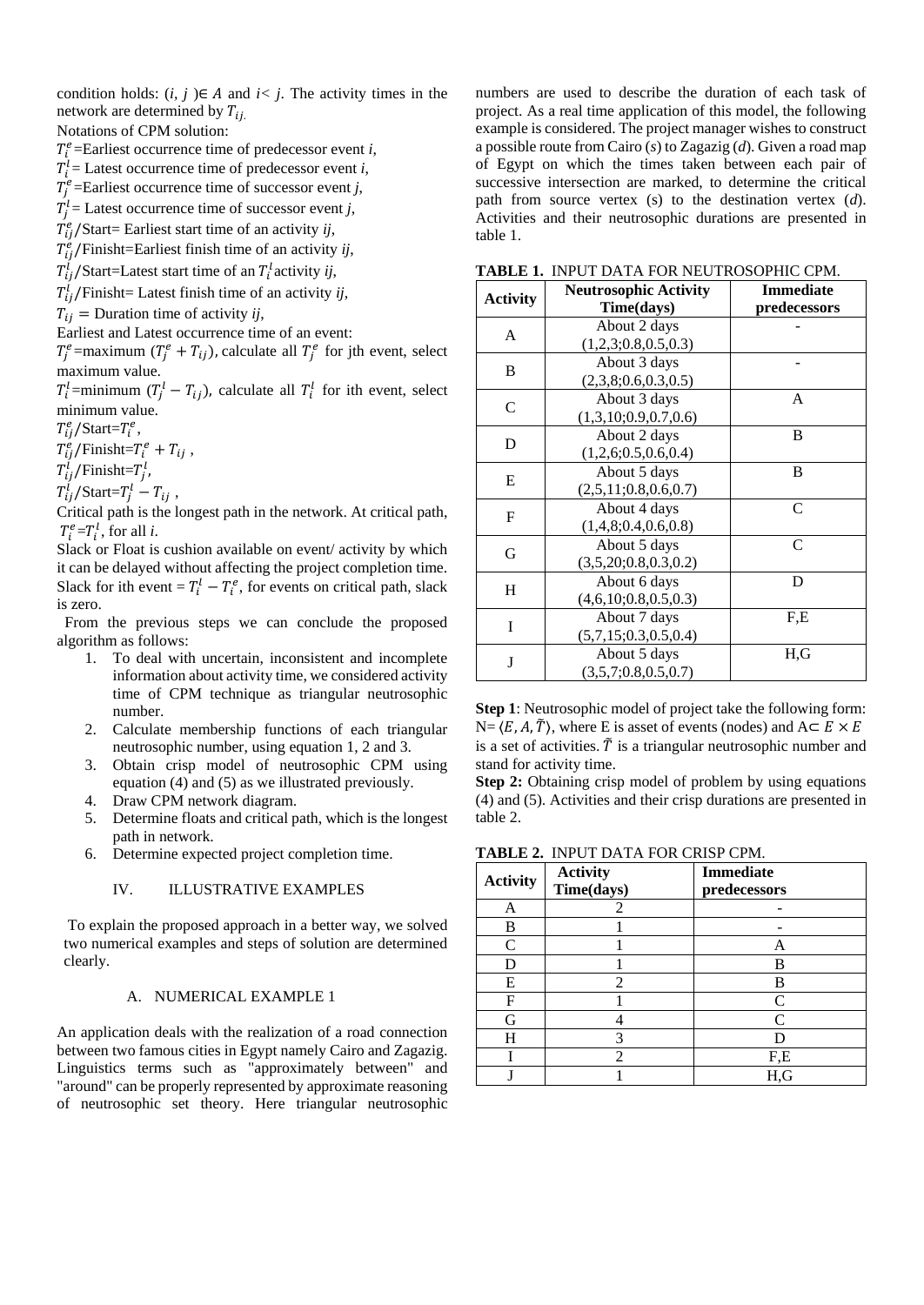**Step 3:** Draw network diagram of CPM.

Network diagram of CPM using Microsoft Project 2010 presented in Fig.1.





**Step 4:** Determine critical path, which is the longest path in the network.

From Fig.1, we find that the critical path is A-C-G-J and is denoted by red line.

**Step 5:** Calculate project completion time.

The expected project completion time =  $t_A + t_C + t_G + t_J = 8$ days.

## B. NUMERICAL EXAMPLE 2

Let us consider neutrosophic CPM and try to obtain crisp model from it. Since you are given the following data for a project.

**TABLE 3.** INPUT DATA FOR NEUTROSOPHIC CPM.

| <b>Activity</b> | <b>Neutrosophic Activity</b><br>Time(days) | <b>Immediate</b><br>predecessors |
|-----------------|--------------------------------------------|----------------------------------|
|                 |                                            |                                  |
|                 |                                            |                                  |
|                 |                                            |                                  |
|                 |                                            |                                  |
|                 |                                            |                                  |
|                 |                                            | Ψ.                               |

Time in the previous table considered as a triangular neutrosophic numbers.

Let,

- $\tilde{2} = \langle (0,2,4); 0.8, 0.6, 0.4 \rangle$ ,  $\tilde{8} = \langle (4,8,15); 0.2, 0.3, 0.5 \rangle$ ,
- $\tilde{4} = \langle (1,4,12); 0.2, 0.5, 0.6 \rangle$ ,  $\tilde{6} = \langle (2,6,18); 0.5, 0.4, 0.9 \rangle$ ,
- $\tilde{5} = \langle (1,5,10); 0.8, 0.2, 0.4 \rangle$ ,  $\tilde{10} = \langle (2,10,22); 0.7, 0.2, 0.5 \rangle$ .

To obtain crisp values of each triangular neutrosophic number, we should calculate score function of each neutrosophic number using equation (4).

The expected time of each activity are presented in table 4.

# **TABLE4.** INPUT DATA FOR CRISP CPM.

| <b>Activity</b> | <b>Immediate</b><br><b>Predecessors</b> | <b>Activity</b><br>Time(days) |
|-----------------|-----------------------------------------|-------------------------------|
|                 |                                         |                               |
|                 |                                         |                               |
|                 |                                         |                               |
|                 |                                         |                               |
|                 |                                         |                               |
|                 |                                         |                               |

After obtaining crisp values of activity time we can solve the critical path method easily, and determine critical path efficiently.

To draw network of activities with critical path we used Microsoft project program.

**Fig. 2.** Network of activities with critical path



From Fig.2, we find that the critical path is A-C-E-F and is denoted by red line.

The expected project completion time =  $t_A + t_C + t_F + t_F = 9$ days.

### V. CONCLUSION

 Neutrosophic set is a generalization of classical set, fuzzy set and intuitionistic fuzzy set because it not only considers the truth-membership and falsity- membership but also an indeterminacy function which is very obvious in real life situations. In this paper, we have considered activity time of CPM as triangular neutrosophic numbers and we used score function to obtain crisp values of activity time. In future, the research will be extended to deal with different project management techniques.

#### ACKNOWLEDGMENT

 The authors would like to thank anonymous referees for the constructive suggestions that improved both the quality and clarity of the paper.

#### **REFERENCES**

- [1] J. Lewis," *Project Planning, Scheduling & Control" 4E*: McGraw-Hill Pub. Co., 2005.
- [2] H., Maciej, J., Andrzej, & S., Roman."Fuzzy project scheduling system for software development." *Fuzzy sets and systems, 67*(1), 101-117,1994.